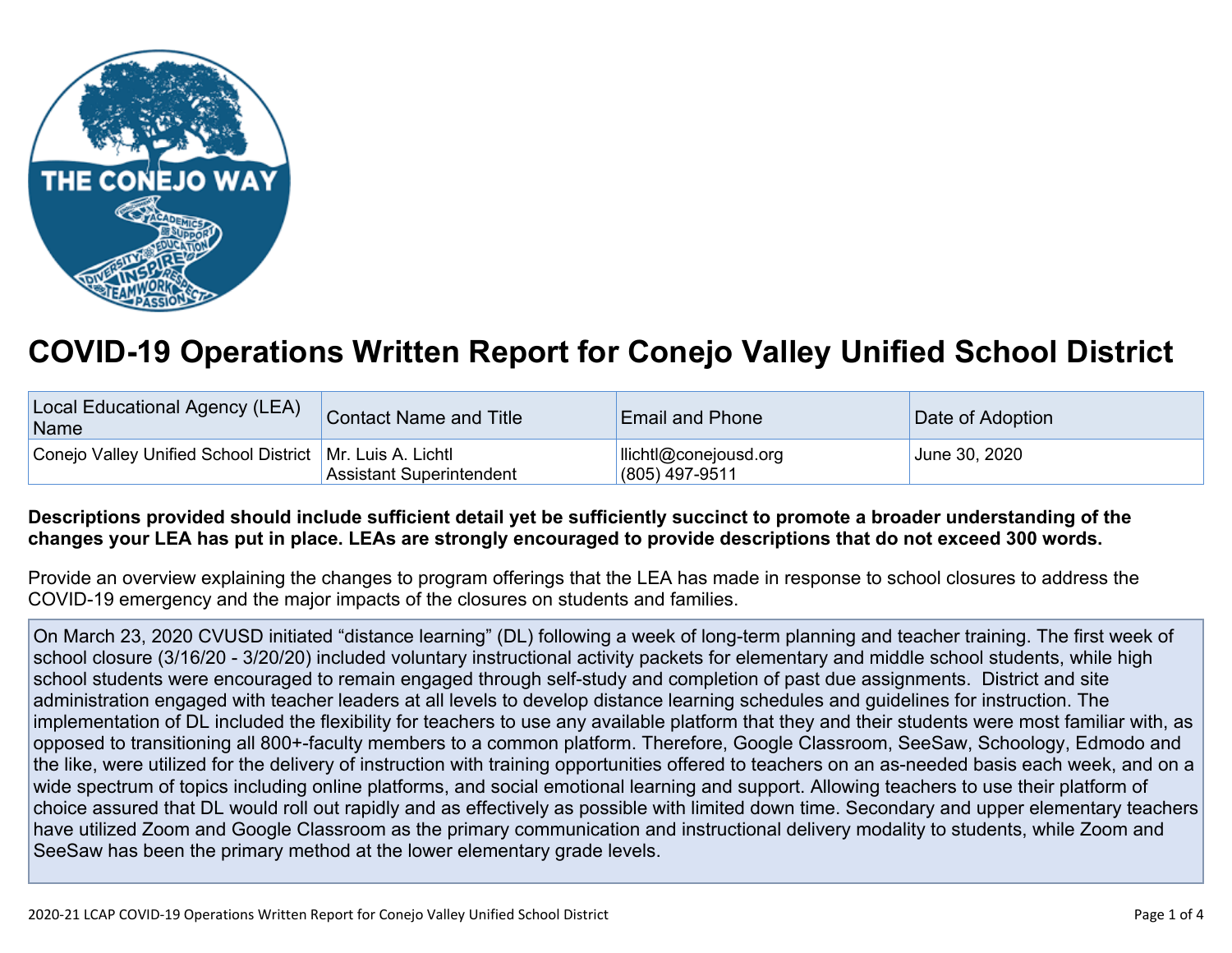Further actions taken by the CVUSD to respond to the major impacts of school closure while meeting the needs of all students included the establishment of a Social Emotional Learning and Mental Health Support Line. Several surveys were administered throughout the first six weeks of school closure that outlined our actions and services provided, and included increased communication efforts and coordination with and between CVUSD departments, sites and the community. Moreover, District personnel worked closely with the United Association of Conejo Teachers (UACT) and other Ventura County school districts to develop a "do no harm" grading protocol that is in place through the end of this school year. The District is in the process of developing and implementing a Reopen and Redesign Plan, which includes an increased level of cooperation with UACT and the other local bargaining units in reshaping CVUSD's Instructional Delivery Model and plans for opening schools in the fall of 2020, as appropriate.

CVUSD staff made appropriate adjustments to programs and services to meet the needs of students and families. District Outreach staff, including Title 1 Outreach Assistants, bilingual facilitators, bilingual paraprofessionals, and school counselors have supported outreach to families throughout the school closure time period, connecting with families to ensure that students have a technology device, understand how to use the online platforms, and engage in online learning. Essential standards were identified at the elementary level in grades TK-5 for Trimester 3 and assessment measures were created to determine student progress on standards. The Remote Student Tutoring program was created to provide additional support for our elementary students. We have a total of 54 high school students providing 30 minute tutoring sessions 5 days per week, including a total of 23 bilingual student tutors who were capable of offering support in more than English.

CVUSD developed resources to support families in distance learning platforms. The Technology Services Department launched an expanded support line for families to call, live chat, or submit electronic tickets for questions about technology equipment and distance learning platforms. "How-to" videos in English and Spanish related to distance learning platforms were created and released for families to access. In addition, CVUSD provided live training webinars related to distance learning platforms for parents/families. The District's website was transformed to include up-to-date information and communications regarding all elements of school closure including information related to: Free Meals, Distance Learning Schedules and Resources, Parent/Guardian Resources, DL Technology Support, Mental Health Support Line, and CVUSD Teacher Resources.

Provide a description of how the LEA is meeting the needs of its English learners, foster youth and low-income students.

English Learners are provided an equitable instruction during school closure by ensuring the core instruction includes Designated and Integrated ELD lessons. All core lessons include scaffolds for students at the emerging, expanding and bridging stages of English proficiency. Student-centered instruction is based on English/language arts and Mathematics essential standards, coupled by the corresponding ELD Standards. Teachers use a variety of digital platforms and tools that target the development of language and literacy while integrating other content areas. In addition, bilingual paraprofessionals further support the core instruction by targeting specific skills in small groups and on a one-to-one basis. The well-being of English Learners is further supported by the school liaisons referred to as Bilingual Facilitators who connect with the families in various forms to ensure they have the appropriate technology, academic support, and other needs. Outreach resources are available for identified families in need of specialized supports such as student tech supports, hotspots, health and wellness.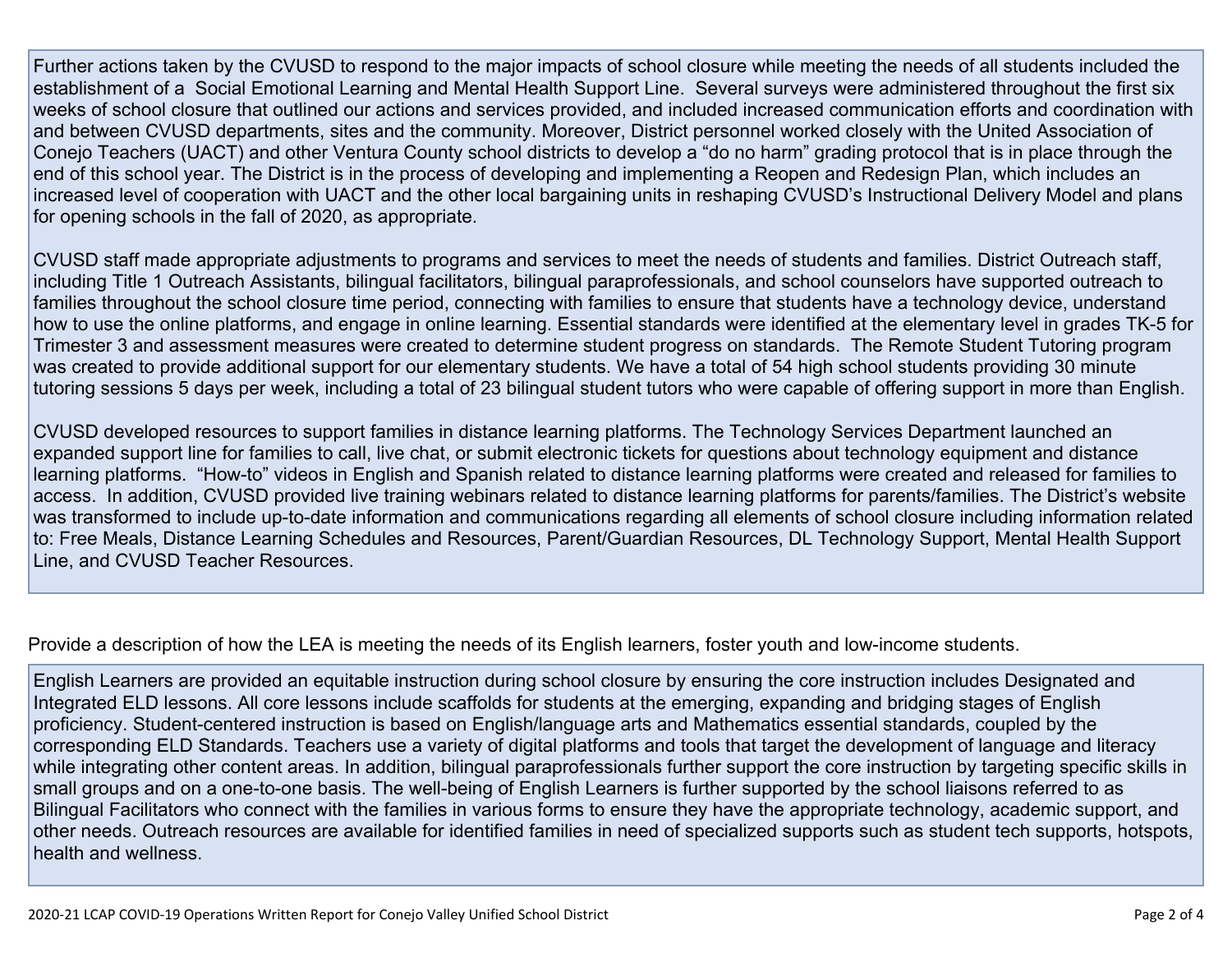CVUSD's Coordinator of Student Support Services oversees McKinney-Vento students and as the District's liaison reached out to families to connect them with resources for students including access to food, computers, internet service/hotspots and items that may be needed from the Conejo Closet (clothing, school supplies, toiletries). Each school has a designated McKinney-Vento liaison that works directly with the District liaison. During COVID-19 related school closures, school site liaisons reach out to all McKinney-Vento families bi-weekly to continue to offer access to resources and to support in keeping students engaged during distance learning

Provide a description of the steps that have been taken by the LEA to continue delivering high-quality distance learning opportunities.

The CVUSD developed a DL plan and schedule with stakeholder feedback that allowed for flexibility while engaging students in their academic program to the highest degree possible.

The plan included the following timeline: March 16-20: Online and print activities offered TK-12 at nine pick-up locations March 23-27: Online and print activities offered TK-8; DL began for students in grades 6-12 March 30: Distance learning for all CVUSD students (TK-12)

The District undertook many actions to support student access and staff implementation of DL. Asynchronous instruction via video conferencing software, recorded video lessons, and curriculum delivered through a learning management system such as Google Classroom.

Device distribution initiated on March 23, 2020 with 3,985 devices deployed through May 22, 2020. A Tech Support hotline staffed by employees of our Technology Services department was implemented to support students, parents, and staff. Support for home internet access via hotspots and information regarding free offers from internet service providers was communicated to families. Professional learning was provided to staff in learning software and best practices. Free webinars and support for parents and students in distance learning software is ongoing. Resources on distance learning best-practices and lesson design were distributed via site principals and through the teacher landing page on the District's website.

Provide a description of the steps that have been taken by the LEA to provide school meals while maintaining social distancing practices.

The CVUSD Central Kitchen reconfiguration included the removal of tables to provide 6' social distancing for staff during meal preparation. All employees are required to thoroughly wash their hands, put on a mask, single use disposable gloves and aprons upon entering the work space. Each time employees change a task they are to remove their gloves, wash hands and place clean disposable gloves on their hands. Staff members are required to maintain social distance throughout their work shift.